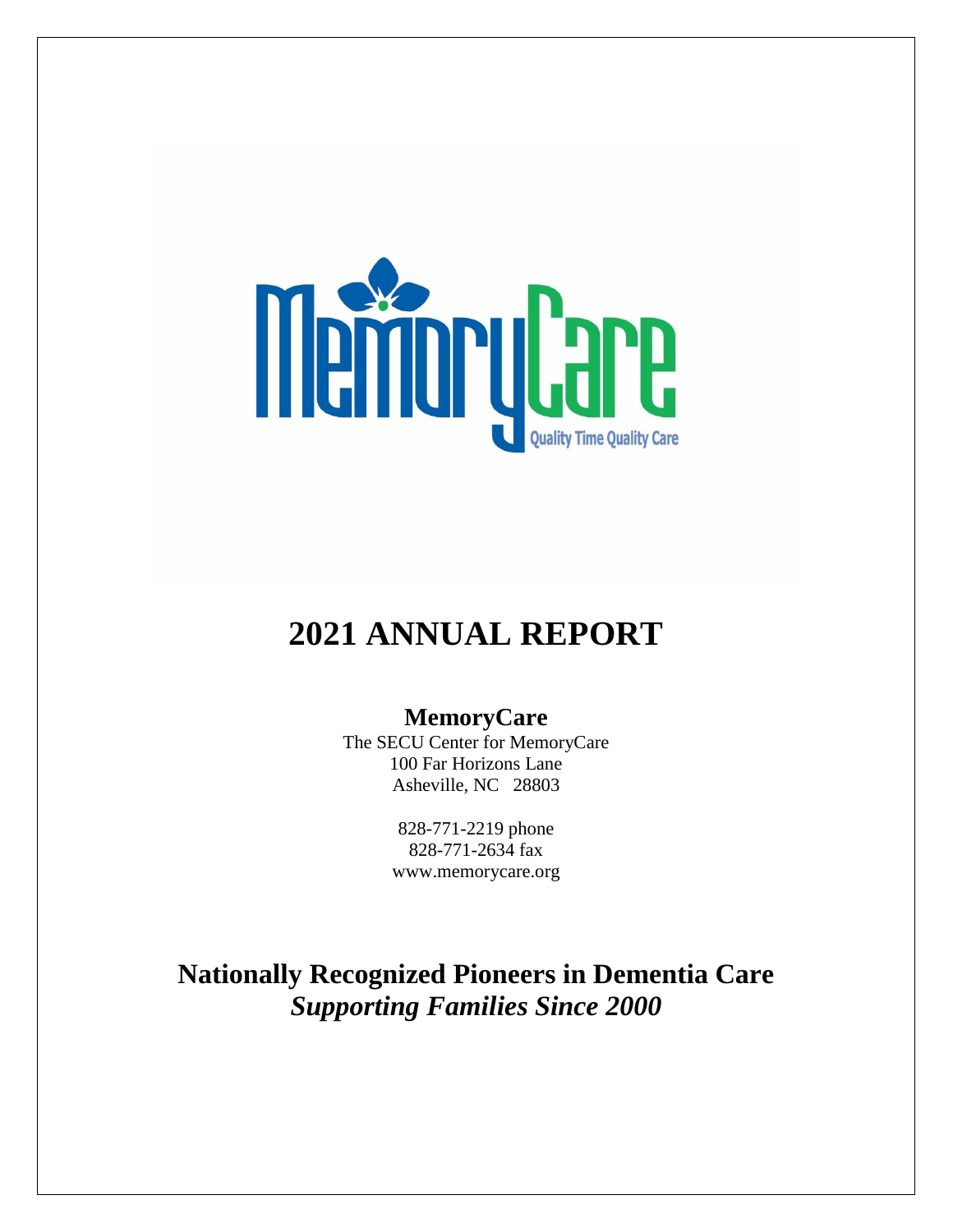

# **2021 Annual Report Table of Contents**

- I. Director's Perspective, pp. 3
- II. Mission, Vision, and Values Statements, pp. 4
- III. Board of Directors, pp. 5
- IV. Program Summary, pp. 6-7
- V. Detailed Clinical Activity Report, pp. 8-9
- VI. Community Outreach and Education, pp. 10-11
- VII. Income & Expense Pie Graph, pp. 12
- VIII. Accountability Statement, pp. 13
- IX. Staff Directory, pp. 14

"The care we receive from MemoryCare is exceptional. I have never felt so completely supported by an organization. If there was a way to "clone" the organization and take it to every community in the world, I would do it in a heartbeat."

 *MemoryCare Caregiver, 2021*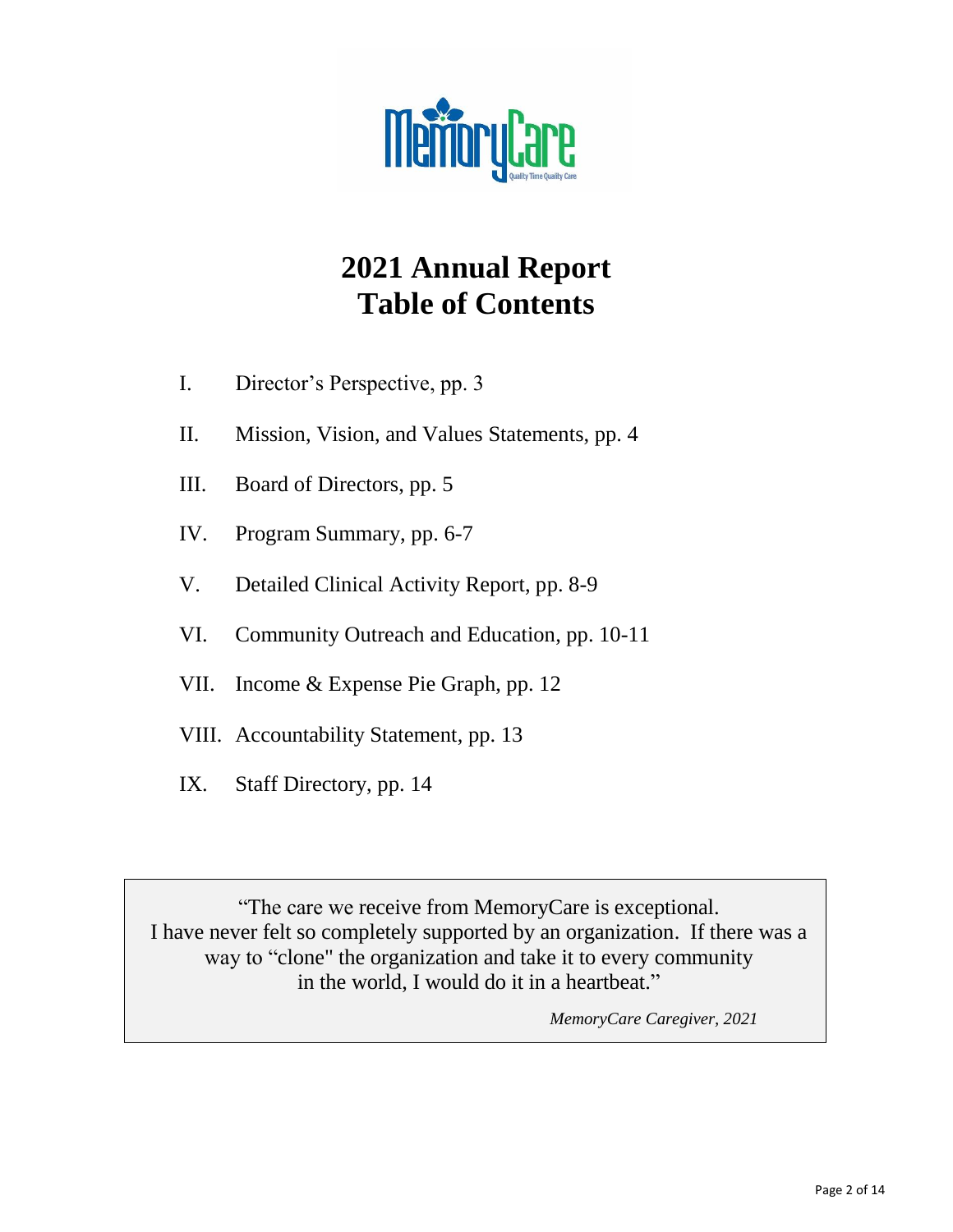## **2021 MemoryCare Director's Perspective**

"*Thank you, thank you, thank you! I am so grateful for the warmth and kindness we receive at every visit and in-between. Thank you for always being available when I have questions or concerns… thank you for being here.*"

As MemoryCare's executive director over the past 12 years, I've been humbled many times by comments like this one we recently received from a caregiver and know what a privilege it is for us to be here. When MemoryCare started in 2000, it was unclear if we would survive but between the profound need in WNC for dementia care that includes family and generous support from our community, we are here providing *the best possible dementia care* and will be here as long as the need remains.

Through the pandemic, our care teams are seeing families in-person or via tele-visits, and our virtual educational program has grown to include 11 counties not previously reached. In 2021, our clinical program served 1,080 people living with dementia and 3,456 of their caregivers, and our educational programs reached over 1,500 people with information about dementia and caregiving. Families express both appreciation and relief for their access to the guidance our teams offer them for their journey with dementia and, I speak for us all in saying how grateful we are to be here!



2021 was a busy year with development of a tele-health protocol using MemoryCare's unique model of care and successful completion of our virtual education pilot. I'm proud to share that the virtual education program was presented at the annual meeting of the American Geriatrics Society and received the "Presidential Award for Best Abstract in Geriatric Education." This year we welcomed nurse practitioner, Kellie Kendall, who will coordinate our home care program, and our electronic newsletter was sent to nearly 4,000 caregivers.

We are grateful for operational support received in 2021 from Buncombe County, Pisgah Health Foundation, the WNC Bridge Foundation, and the United Way of Asheville Buncombe County for service to low-income families. Forty percent of those served in 2021 were low-income by Federal Poverty Standards and in need of care. And, as in prior years, *100% of our staff, board of directors and volunteers gave this year in support of our operations* for which I am deeply grateful. Such commitment is phenomenal and speaks to the dedication of our team.

In the coming year, through a grant from the WNC Bridge Foundation, MemoryCare is partnering with the Asheville Buncombe Institute for Parity Achievement and the Shiloh Community Association to pilot a Foot Care Clinic for underserved individuals in Buncombe County with focus on healthy aging and mobility. We hope to expand our virtual education program to more rural areas of Western North Carolina so we can reach more in need of information about dementia and caregiving. In our 22 years of service, *MemoryCare has provided over \$12 million in charitable care and reached over 70,000 people in Western North Carolina with care and education.* 

It is through the generosity of individuals, grants, and foundations that we serve families with "warmth and kindness" and, *with excellent, best-practice dementia care.* We are dedicated to being here and providing the best care possible for all with need in the face of this truly challenging disease.

I am pleased to share this report of our 2021 activities and appreciate your interest in our work.

With all my best,

 $(\hat{m})$ 

Virginia Templeton, MD *Executive Director, MemoryCare*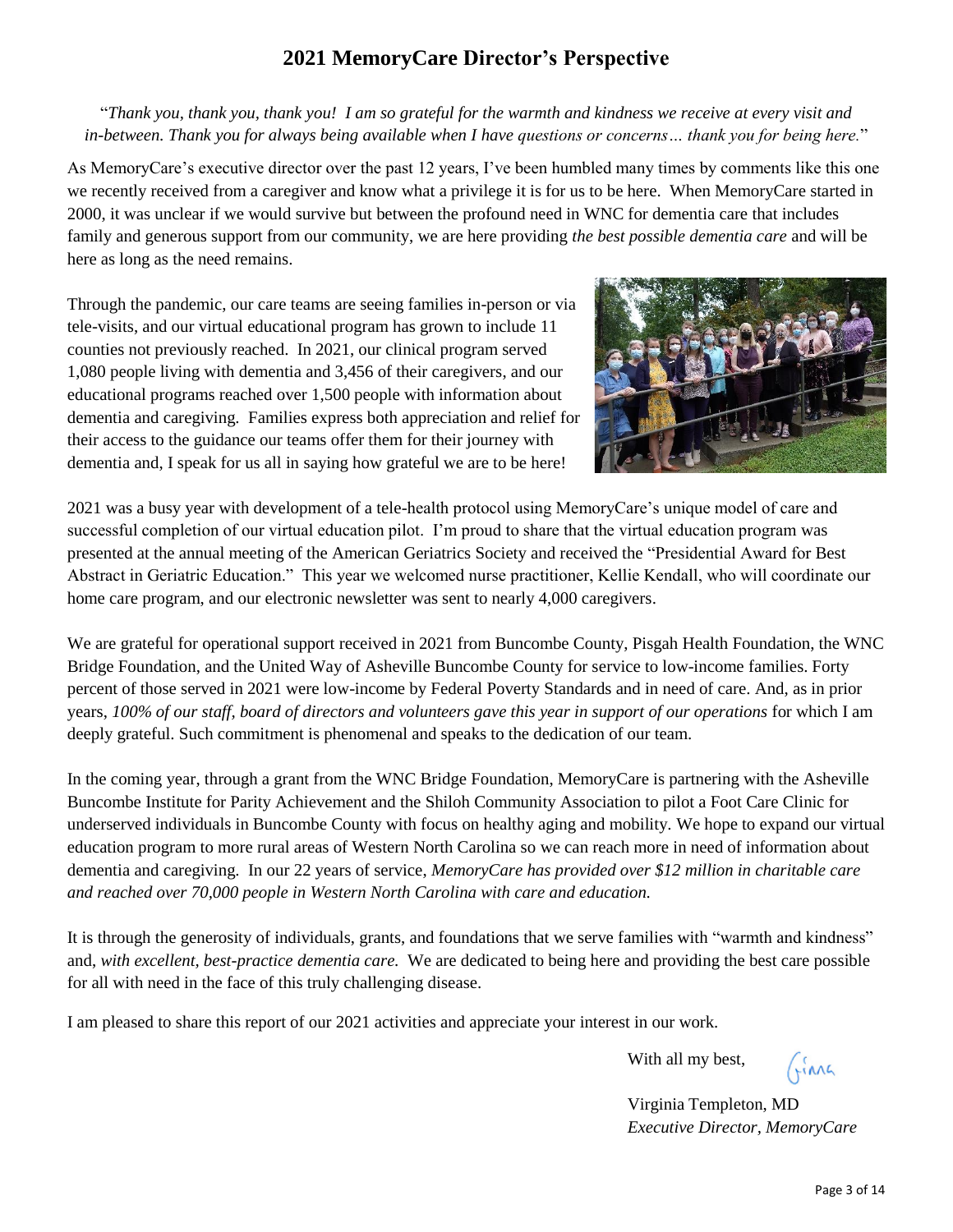

# **VISION**

MemoryCare will be a model program that provides expert guidance for caregivers and comprehensive treatment for people living with dementia.

# **MISSION**

MemoryCare is a non-profit organization whose mission is to provide specialized medical care to older adults with cognitive impairment; to support caregivers with education, counseling, and improved access to services; and to provide community education.

# **VALUES**

## ❖ **EXCELLENCE**

Maintain the highest quality in clinical, supportive, and educational services.

## ❖ **COMPASSION**

Provide a safe, caring environment that demonstrates respect for all individuals.

## ❖ **COLLABORATION**

Work with patients, caregivers, staff, and other organizations to enhance services and share knowledge.

## ❖ **INTEGRITY**

Act at the highest level of ethical behavior, fiscal responsibility, fairness and accountability.

## ❖ **SUSTAINABILITY**

Ensure that our services remain available to the region as an independent, non-profit organization and a well-established model for others to follow.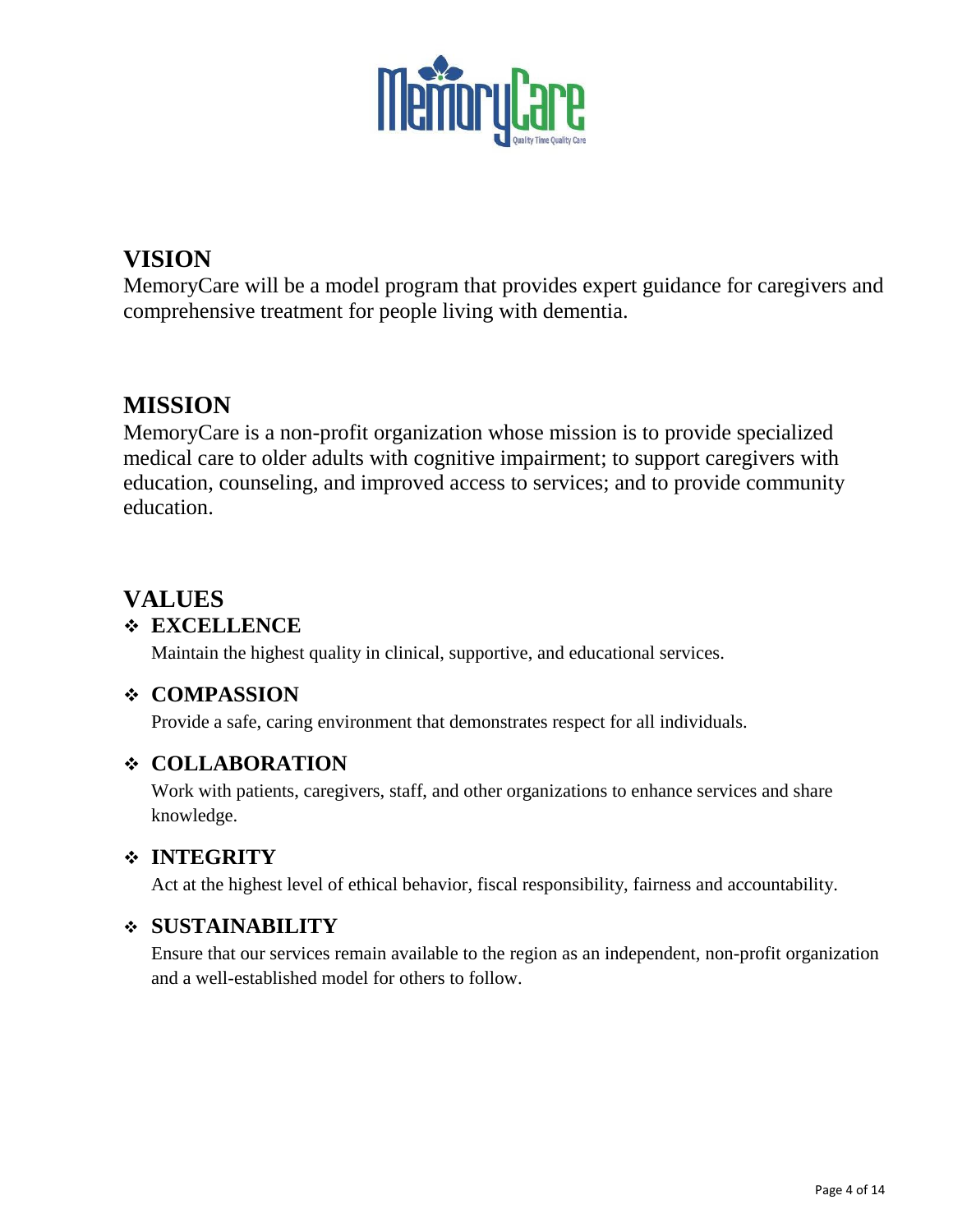

# **2021 BOARD OF DIRECTORS**

| <b>Board Members</b>                                        | <b>Officer and/or Committee</b>                                          | Primary professional or<br>community affiliation          |
|-------------------------------------------------------------|--------------------------------------------------------------------------|-----------------------------------------------------------|
| Rebekah Lowe, CLC PCC                                       | Board President/<br>Executive/<br>Development/<br>Finance/<br>Governance | FizzyWork Executive<br>Coaching                           |
| Andrew Atherton, Esq                                        | Board Vice President/<br>Executive/<br>Finance/<br>Governance            | Attorney at Law,<br>McGuire, Wood and Bissette PA         |
| Sok Heang Cheng,<br>CPA, ABV, CFF, CVA                      | <b>Board Treasurer/</b><br>Executive/<br>Finance (chair)                 | Shareholder,<br>Johnson Price Sprinkle PA                 |
| <b>Becky Anderson</b>                                       | Development/<br>Governance                                               | Becky Anderson Consulting, Inc,<br><b>Givens Resident</b> |
| Georgia Crump, LPN, GRN                                     | Personnel (chair)                                                        | Geriatric Resource Nurse,<br><b>NC Veterans Home</b>      |
| Ryan Harman                                                 | Finance                                                                  | Financial Advisor,<br><b>Edward Jones</b>                 |
| Nancy Lauffer                                               | Development                                                              | VP of Operations,<br>Astral                               |
| Carol Lawrence                                              | Development (chair)                                                      | <b>Community Volunteer</b>                                |
| <b>Janet Moore</b>                                          | Development                                                              | Community Volunteer                                       |
| <b>Claire Smith</b>                                         | Development                                                              | <b>Community Volunteer</b>                                |
| Virginia Templeton, MD                                      | Executive/<br>Development/<br>Finance/<br>Personnel                      | Executive Director,<br>MemoryCare staff physician         |
| Margaret Noel, MD<br>Ex-Officio board member<br>(nonvoting) | Finance/<br>Governance/<br>Personnel                                     | Founder,<br>MemoryCare staff physician                    |

*Non-board, community members who served on committees in 2021*: Mark Bailey (Development), Suzi Berl (Development), Mary Donnelly (Network representative for Development), Jerry De Land (Finance), Eleanor Owen (Finance), and Pam Turner (Finance). We gratefully acknowledge their time and assistance.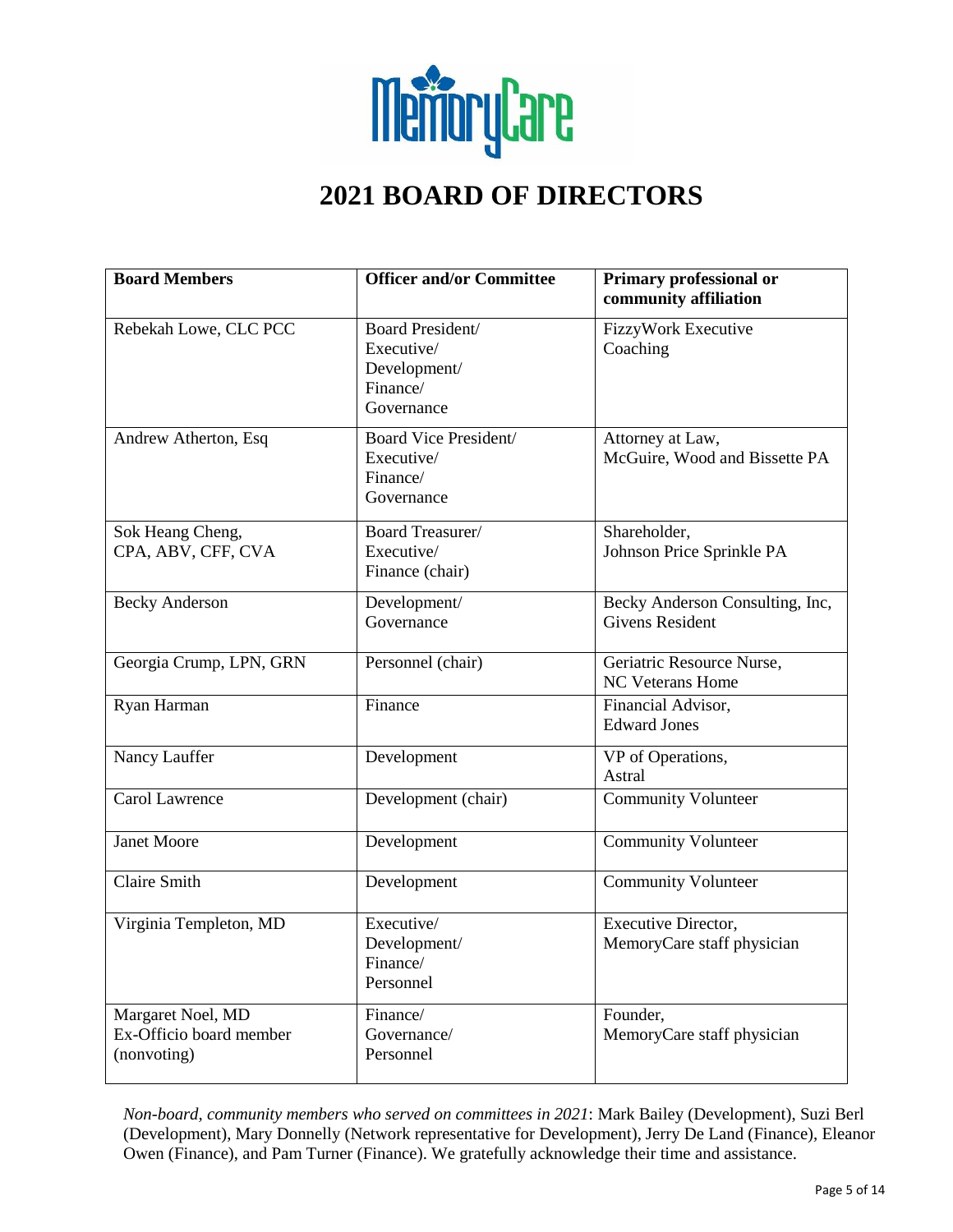#### MEMORYCARE 2021 PROGRAM SUMMARY

#### *Who Are We?*

- ❖ MemoryCare is an independent, community-based, charitable organization established in June of 2000 in Western North Carolina. We serve adults with cognitive impairment and their families with a model that *integrates* education and support of caregivers with medical care of those with dementia. Our services include:
	- Accurate diagnosis (through cognitive testing and focused physical examination)
	- Caregiver training, counseling, and support
	- **•** Disease planning (respite and in-home care options, long-term care planning, prompting to address necessary financial/legal issues and safety issues unique to the disease)
	- Behavioral management
	- Coordination of services provided by other agencies
	- **•** Prescriptions for dementia-related medications
	- Help filing for assistance for low-income families
	- Assistance with end of life decision making/advance directives
	- Provision of written care plan to families in coordination with primary care physicians
	- Guided introduction to our lending library of caregiver resource materials
	- Education on aging issues to the community and dementia-specific training for health care professionals
	- Home visitation program in Buncombe County for clinical assessment when needed
- ❖ Our clinical, care management and educational services are provided by a team of seven physicians, one nurse practitioner, one registered nurse, and four social workers. We have sixteen full-time and six part-time staff members.
- ❖ A dedicated Board of Directors comprised of community volunteers governs MemoryCare.
- ❖ To reach more rural areas, MemoryCare has a satellite in Waynesville serving Haywood & counties farther west.
- ❖ To address our waiting list for enrollment, MemoryCare expanded services in 2002, 2006, 2008, 2012, 2015, 2018, and 2020 and established a home visit program in Buncombe County.
- ❖ In 2020-2021, with support of The Duke Endowment, The Cannon Foundation, Dogwood Trust (Leverage Fund), and generous donors, we implemented a virtual education program and added a new care team.
- ❖ We offer a Caregiver Consultation for caregivers who need resources prior to (or instead of) enrollment.
- ❖ MemoryCare's model of care incorporates best practice guidelines outlined by The Alzheimer's Study Group, National Alzheimer's Plan, and a DHHS review of dementia programs and Medicare's Dementia Quality Measures.
- ❖ We are a non-profit, charitable organization because of the limited reimbursement available for comprehensive dementia care *and* to ensure that all with need have access to our program.
	- It costs on average \$1,868 per family per year for the comprehensive care MemoryCare provides.
	- On average, half of MemoryCare's annual income is from charitable funds through grants, donations, and investment income*. Per independent audit (2020), 89 cents of every dollar raised goes directly to services.*
	- In addition to charitable funds, our program has income from patient insurance reimbursement and a costsharing caregiver fee from enrolled families that is waived for those unable to afford it.
	- In 2021*, twenty five percent* of caregiver fees were waived due to an inability to pay the cost.
	- **EXECUTE:** MemoryCare would not exist without the generous support of individuals, foundations, and community agencies who have supported our program over the years.

#### *Who Do We Serve?*

- $\cdot$  In 2021, we served 1,080 people living with dementia and 3,456 of their caregivers through our clinical program.
- ❖ Individuals with dementia seen in our clinical program ranged from 51 to 99 years of age with average age of 80.
- ❖ 53% of enrolled families came from Buncombe County with the remainder from 17 other counties in WNC (45%) and from out of state (2%).
- $\div$  53% of MemoryCare's primary caregivers have a spousal relationship, 38% are children of the person living with dementia, 6% are other family, 2% have a non-familial relationship, and 1% are paid caregivers.
- ❖ 92% of the people with dementia seen by MemoryCare teams are living in their homes, 6% in assisted living facilities and 2% in skilled nursing facilities.
- ❖ 40% of our patients are considered low income by HHS Poverty Guidelines.
- ❖ 6.2% of MemoryCare clients are from the Givens Communities.
- ❖ Professional education is provided to medical students, physicians in training, geriatric and hospice fellows, nursing, social work, dental and other students. We also provide training for dementia care specialists.
- ❖ MemoryCare facilitated 152 presentations, one virtual caregiver education conference, and reached 1,554 individuals (plus Facebook and radio audiences) with dementia-related education.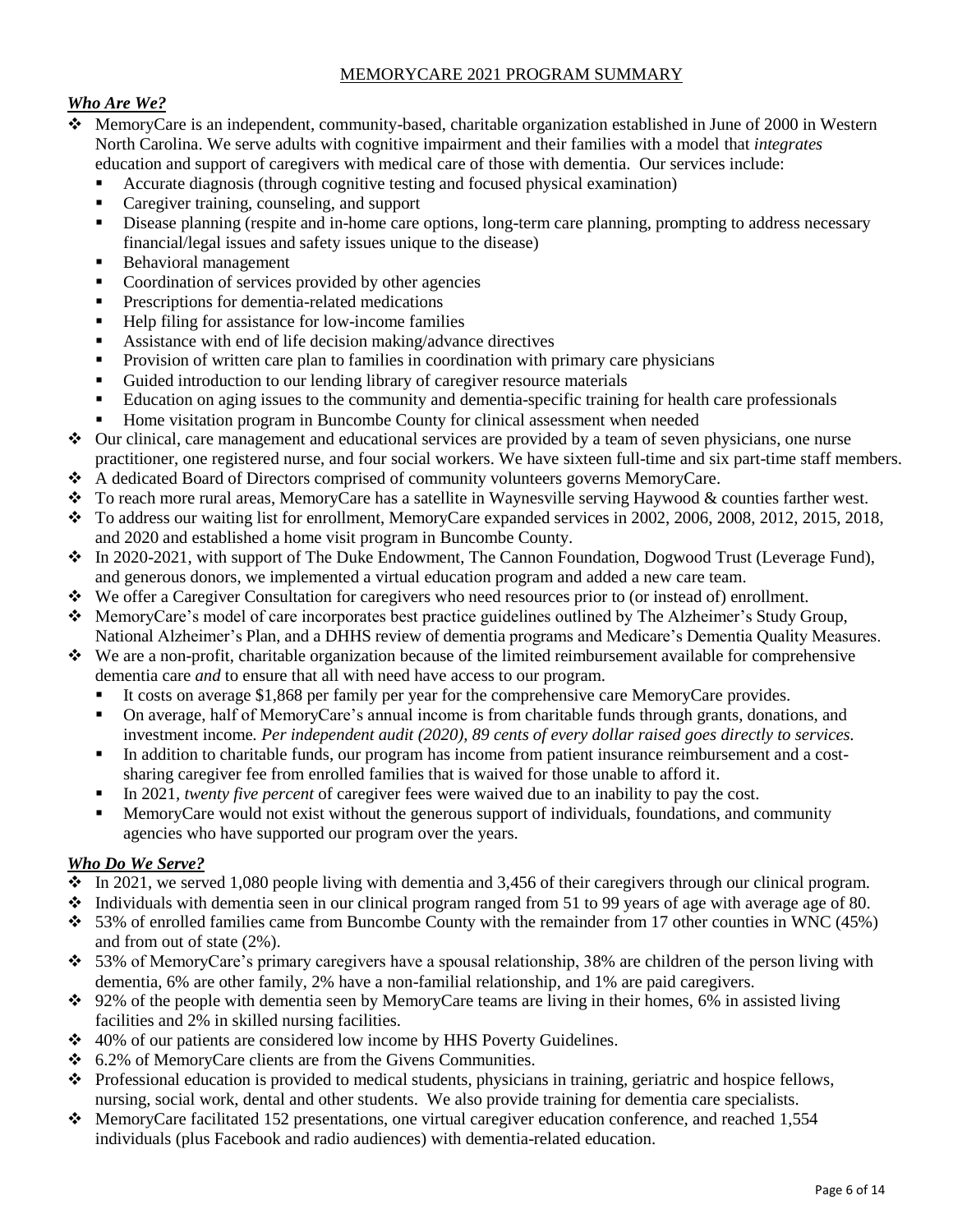#### *Why Are We Needed?*

- ❖ *Dementia is common*: 1 in 9 people 65 and older in the USA has Alzheimer's or other type of dementia, and 1 in 3 seniors dies with Alzheimer's or another dementia (Alzheimer's Association, 2021 Facts and Figures).
- ❖ *There is no cure for the disease:* Intensive research continues but until there is a cure, families need expert guidance and support such as MemoryCare offers to manage the disease as well as possible.
- ❖ *Age is the number one risk factor for dementia:* Our WNC community is older than the rest of the state and country. Of the 19 counties in NC served by MemoryCare in 2021, on average 23.7% of the population is age 65 and older compared to 16.7% in the rest of the state (U.S. Census Bureau, V2021).
- ❖ *Traditional medical models are not equipped to manage the challenges of dementia:* 87% of primary care physicians expect an increase in people living with dementia over the next 5 years and half say the medical profession is not prepared to meet this demand (Alzheimer's Association, 2020 Facts and Figures).
- ❖ *MemoryCare is a model program for dementia care:* Our work is a testament to the possibility of including family and providing best practice care for those with dementia in spite of limited insurance reimbursement.
- ❖ *Dementia is a chronic, progressive illness that can take years to progress*: Studies consistently show that active management of the disease with routine engagement of caregivers such as MemoryCare provides can improve quality of life through all stages of the disease both for the person living with dementia and their caregivers.
- ❖ *Dementia is the costliest of diseases of aging*: In 2021, the cost of caring for those with dementia in the US was estimated at \$355 billion (Alzheimer's Association, 2021 Facts and Figures).
- ❖ *MemoryCare helps save healthcare costs:* MemoryCare offers an affordable alternative for the medical care of those living with dementia that saves healthcare dollars by facilitating accurate diagnosis and by educating families about potential safety risks and appropriate utilization of the acute care system. Early and *accurate* diagnosis could save \$7 trillion in medical and care costs nationally (Alzheimer's Association, 2021 Facts and Figures).

#### *Who Are Our Supporters?*

- ❖ *100% of MemoryCare's staff, Board of Directors and volunteers give in support of our program.*
- ❖ The majority of donors have been touched by MemoryCare services.
- ❖ Givens Estates showed visionary leadership in 2000 in giving us a home to launch MemoryCare and for being a steadfast partner throughout the years. They generously provide an in-kind land lease for *The SECU Center for MemoryCare* and assistance with the cost of building maintenance.
- ❖ MemoryCare received significant grant assistance from the following foundations in the past three years: Members of the SECU Foundation, The Duke Endowment, The Dogwood Health Trust, WNC Bridge Foundation, Mission Health, People in Need grant from the Community Foundation of WNC, The Cannon Foundation, Deerfield Episcopal Retirement Community, the Buncombe County Aging Coordinating Consortium (BASA), and the United Way of Asheville and Buncombe County, alongside support from other smaller foundations, charitable trusts, corporations, and churches.
- ❖ Space for our Haywood County Satellite Clinic is provided by the Haywood County Senior Resource Center.
- ❖ In 2021, 39 peer caregiver support groups were held virtually, providing 65 individuals with support and education about dementia.
- ❖ In 2021, MemoryCare received charitable donations from 909 individuals, 6 foundations, and 33 community partners/sponsorships allowing MemoryCare to provide \$1,085,184 in charitable services that help ensure our program is accessible to all with need and that fees remain affordable.
- ❖ MemoryCare appreciates the dedicated volunteers who commit their time in support of our program.

#### *Who Are Our Collaborators?*

- ❖ MemoryCare enjoys collaborative partnerships with the Givens Communities and the Senior Resource Center of Haywood County.
- ❖ We provide education to healthcare professionals from a variety of disciplines and have collaborative agreements with Mountain Area Health Education Center and Western Carolina University.
- ❖ MemoryCare has strong working relationships with numerous other organizations serving the geriatric population in WNC including Buncombe and Henderson County Councils on Aging, Land of Sky Regional Council, Black Mountain Neuro-Medical Treatment Center, adult day programs, local retirement communities, and the Alzheimer's Association.

#### **"I cannot say enough about the level of care, compassion** *and expertise* **that your staff has for families affected by dementia."**

 *- MemoryCare caregiver*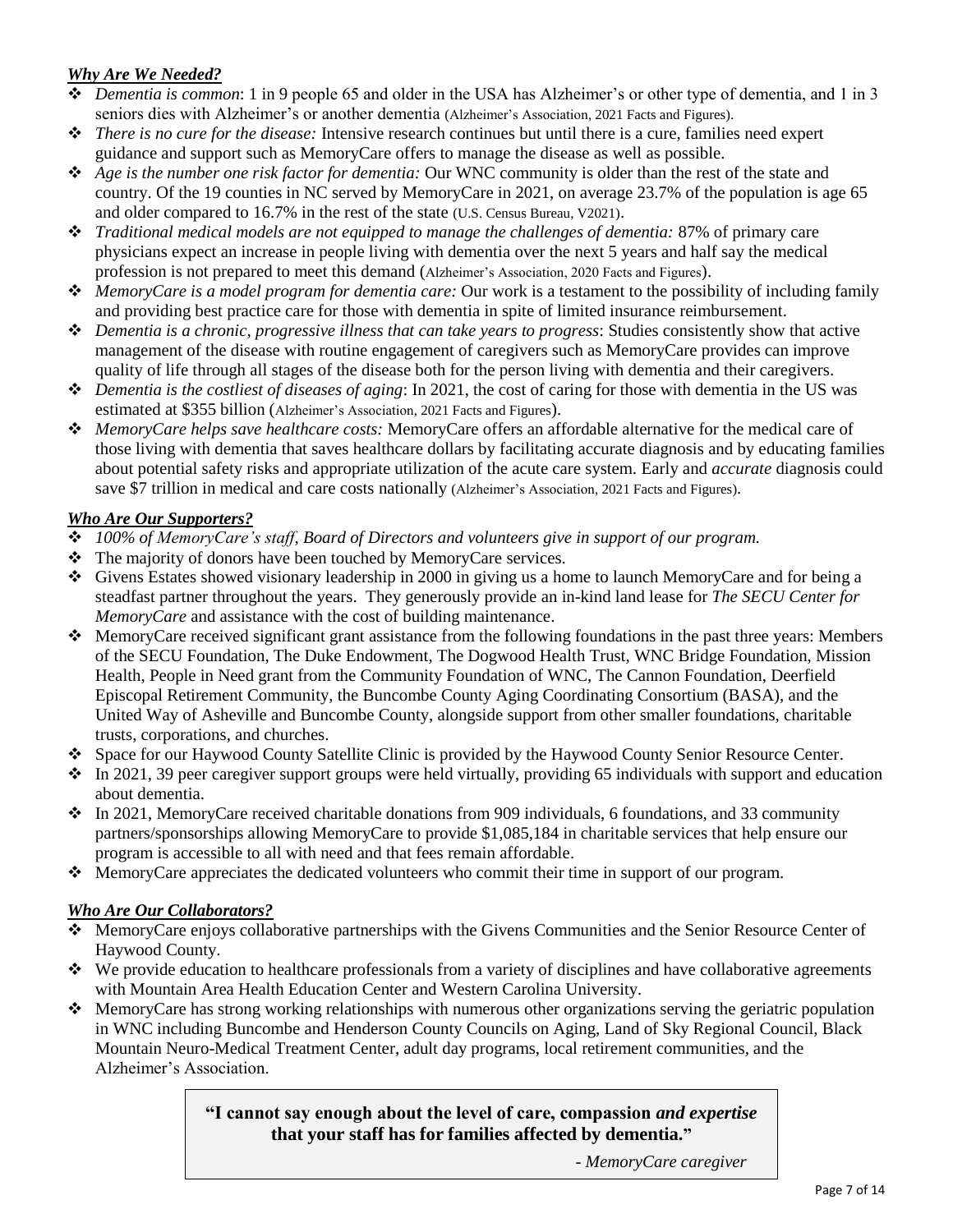

# **2021 Clinical Activity**

#### **Client Overview**

Number of Patients Enrolled in MemoryCare in 2021: 1,080 (343 were new patient evaluations) Gender of Patients: 61% female, 39% male Mean Patient Age: 80 years; range 51-99 Patients Living in Home Setting: 92% Number of Caregivers Enrolled in 2021: 3,456 Ratio of Active Caregivers to Active Patients: 3.2:1

#### **Clinical Efficiency**

Number hours filled with actual patients/hours available for appointments: 93.3% Tele-visits: 7.8% (1% new and 9% follow-up visits were done via tele-platform this year due to Covid-19 pandemic)

#### **Counties:**

| $(0.19\%)$ |
|------------|
| (52.96%)   |
| $(0.19\%)$ |
| $(0.19\%)$ |
| $(0.46\%)$ |
| $(0.09\%)$ |
| $(0.09\%)$ |
| $(0.28\%)$ |
| $(0.09\%)$ |
| $(8.98\%)$ |
| (13.43%)   |
| $(3.43\%)$ |
| $(2.04\%)$ |
| (3.43%)    |
| $(1.20\%)$ |
| $(0.09\%)$ |
| (0.37%)    |
| (1.76%)    |
| $(1.02\%)$ |
| $(1.11\%)$ |
| $(4.81\%)$ |
| $(1.76\%)$ |
| $(0.09\%)$ |
| $(1.94\%)$ |
|            |

### **Income Levels:**

40% of MemoryCare families are considered low income by Federal Poverty Standards

#### **Medicaid:** 1.5%

#### **Enrollment Information**

*Fee waivers*: 20% of caregiver fees were fully or partially waived in 2021.

*Transition to Inactive Status*: 303 (28.1%) of enrolled families chose to go inactive during 2021

Reasons provided for going Inactive:

- Stable: 54
- Facility Placement: 44
- Moved out of area: 25
- Not able to transport: 5
- Patient refusal to return: 21
- Patient declining/Family coping: 24
- Hospice Enrollment: 14
- PACE Enrollment: 4
- Death: 88
- Transition to other provider: 4
- Unable to meet expectations: 0
- No response to letter/calls: 17
- Other: 3

| <b>Givens Residents:</b> | 6.2% |
|--------------------------|------|
|                          |      |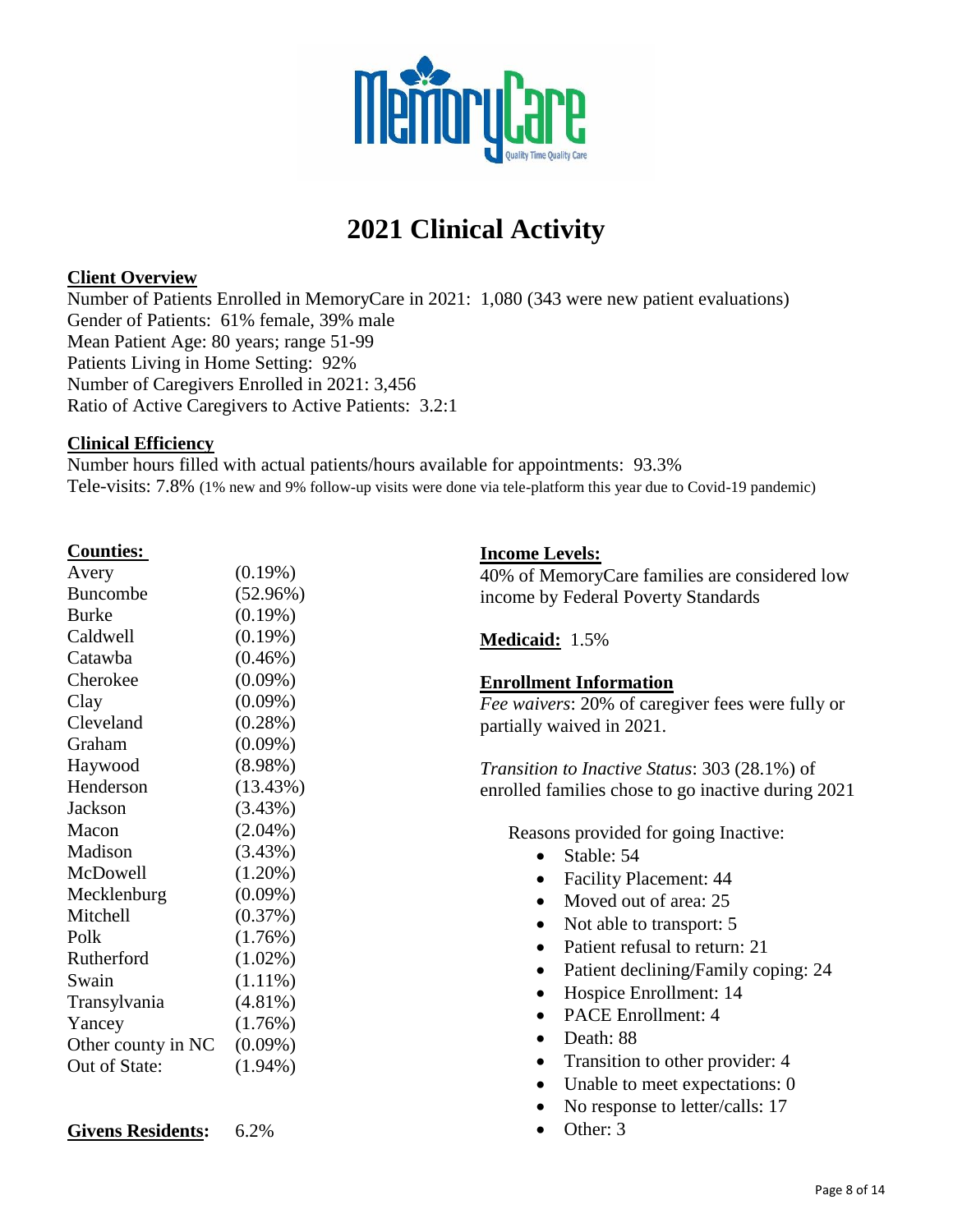#### **Virtual Education**

Caregiver College Number of 6-week sessions: 4 (24 modules) Number attending course (live stream): 147 Number of participants *not* enrolled in MemoryCare: 70 Number of participants of online course (self-study): 69 Total number of Caregiver College participants in 2021: 216

Education Series (non-Caregiver College) Number of courses: 10 Number attending: 713

#### **MemoryCaregivers Network**

*All meetings were via Zoom platform due to Covid-19.* Total number of meetings held in 2021: 39 caregiver groups Total number of caregivers attending two or more meetings in 2021: 65 Number of caregivers attending two or more meetings who are *not* enrolled at MemoryCare: 46 Average # of participants per meeting: 16.7 individuals per group (range 11-23)

*Communications:* 6 e-newsletters sent to 3,925 addresses

#### **Geriatric Caregiver Consultation**

Number of caregivers receiving service: 27

**Volunteer Hours** (by non-board members - volunteer participation limited by Covid-19) 6 volunteers provided 62.75 hours of service in 2021

- Administrative  $-26.25(41.8%)$
- Development  $24.00 (38.2%)$
- Events (virtual)  $3(4.8\%)$
- Resource Center  $9.5(15.1\%)$

#### **Staff:**

Physician: 5.3 fte of which 4.5 is clinical/program (0.2 to the Haywood County satellite, 0.4 to the home visit program, 0.2 to educational program, 0.8 to development/management) RN Care Manager: 0.8 SW Care Manager: 3.7 Fundraising/Community Outreach: 1.6 Office Administrator: 0.9 Program Assistants/Scheduling: 1.9 Data Coordinator/Billing Assistant: 1 Network staff: 0.275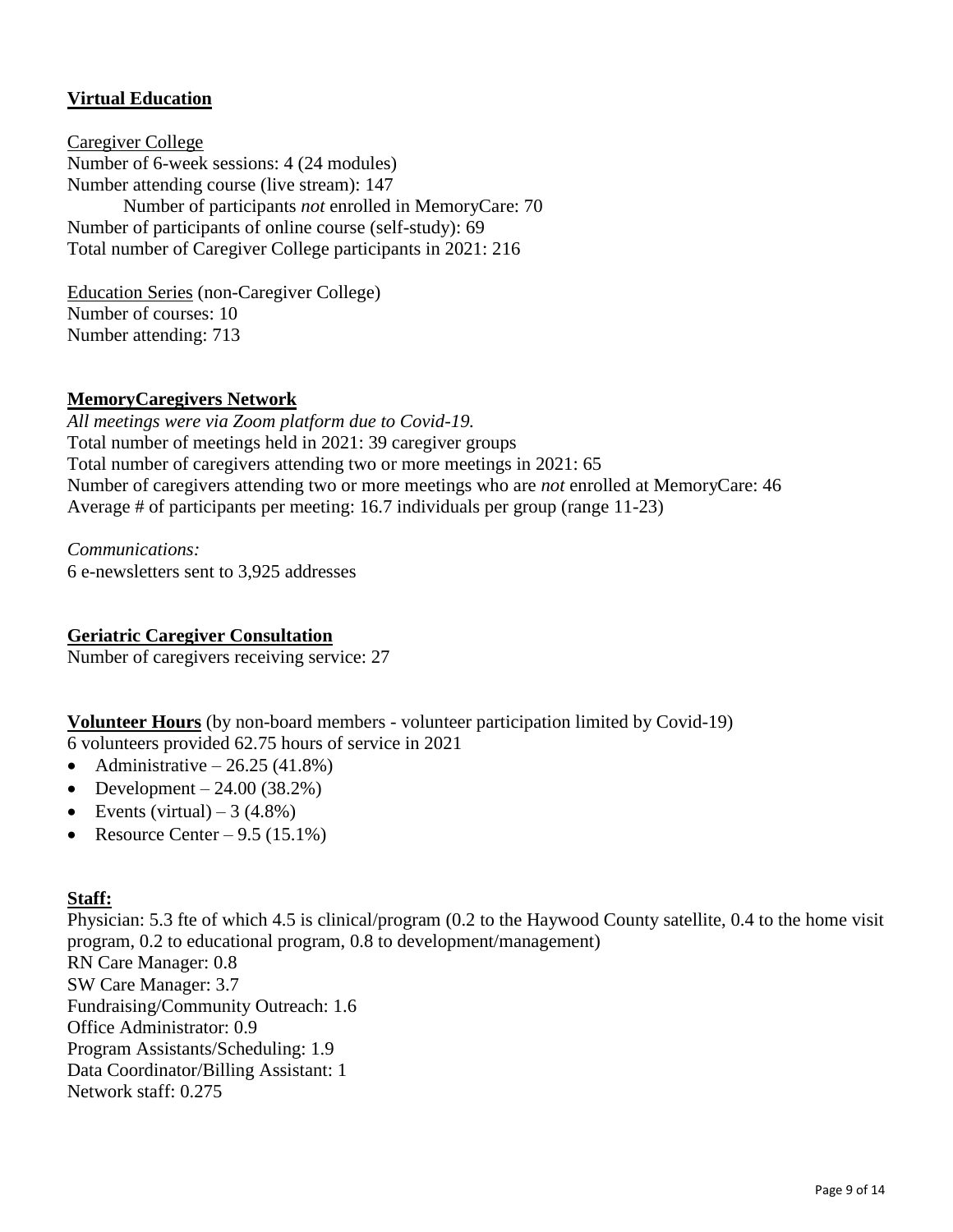

# **2021 Public Outreach and Education**

#### **Presentations:**

**Stelley Gutman, MD:** "MemoryCare: The Need for Quality Dementia Care and its Value to the Community," Alpha Delta Kappa virtual conference, 4/17/2021 (virtual attendance: 80); "Planning Ahead: A Practical Guide to Advance Care Planning and End of Life Decisions," Stelley Gutman, MD, 6/10/2021 (attendance: 36).

**Margaret Noel, MD:** "Using the Creative Arts in Medical Education: 'Steering into the Skid,'" Four Seasons Palliative Care Immersion Course, 3/24/2021 (virtual attendance: 40); "Impact of a Virtual Education Program upon Self-Efficacy, Confidence, and Burden among Caregivers of People with Dementia," American Geriatrics Society Annual Meeting, Portland, OR, 5/13/2021 (virtual attendance: unknown); "Using the Creative Arts in Medical Education: 'Steering into the Skid,'" Four Seasons Palliative Care Immersion Course, 6/23/2021 (virtual attendance: 30); "The Alzheimer's Biomarker Revolution: How it Will Transform the Diagnosis and Management of Alzheimer's Disease," Jason Karlawish, MD, presented jointly with MAHEC, acted as moderator, 9/23/2021 (virtual attendance: 43); Discussion with Jason Karlawish, MD, author of *The Problem of Alzheimer's*, acted as interviewer, 9/24/2021 (virtual attendance: 176); "Using the Creative Arts in Medical Education: 'Steering into the Skid,'" Four Seasons Palliative Care Immersion Course, 10/6/2021 (virtual attendance: 42).

**Virginia Templeton, MD:** "How Memory Works," Cheers Group – Mudd Creek Baptist Church, Hendersonville, 4/12/2021 (attendance: 14); "MemoryCare: How to Protect Your Memory," Philanthropic Educational Organization, Asheville, 6/2/2021 (virtual attendance: 12); "About MemoryCare" presented with Janet Doyle, Local Focus - radio talk show at WTZQ, Hendersonville, 9/16/2021 (radio audience); "Proactive Steps to Protect My Memory," Carolina Village, Hendersonville, 10/1/2021 (attendance: 90); "MemoryCare Dementia Education Program," Family Nurse Practitioner students at Western Carolina University School of Nursing, 11/9/2021 (virtual attendance: 22).

**Lindsey Kremer, MSW and Carly Woods, BSW:** "MemoryCare and Caregiver Resources," Asheville, MAHEC Pharmacy Residents, 3/3/2021 (attendance: 2); "Let's Talk Caregiver Resources," 6/24/2021 (virtual attendance: 18).

**Mary Donnelly:** A five-part series on dementia **–** "Understanding Brain Change" 3/15/2021, "Could This be Alzheimer's? Recognizing Early Warning Signs of Dementia" 3/22/2021, "Diamonds to Pearls – Using the GEMS® to Identify the Progression of Dementia" 3/29/2021, "What about ME? Managing Caregiver Stress," 4/5/2021, "Top Ten Caregiving Challenges," 4/12/2021, Panorama Continuing Care Retirement Community, Lacey, WA, and MemoryCare (virtual attendance: 130); "Why Are My Keys in the Refrigerator?" Alpha Delta Kappa virtual conference, 4/17/2021 (virtual attendance: 80); "FAQ about MemoryCare," Extension Homemakers, Buncombe County Extension Office, Asheville, 10/11/2021 (attendance: 6); "Diagnosis Dementia: Now What?" Altavista Wealth Management, 10/12/2021 (virtual attendance: 10); "Diagnosis Dementia: Now What?" Starks Financial Group, 10/28/2021 (virtual attendance: 12); "Learning to Dance with Dementia: A Two-Part Workshop to Build Caregiver Communication Skills," 12/2/2021 and 12/9/2021 (virtual attendance: 96).

**Janet Doyle:** "About MemoryCare," a video presentation (with Mary Donnelly) to Downtown Hendersonville's Facebook page, 10/11/2021 (615 views).

**Elizabeth Lackey:** "Efficacy of a Virtually Facilitated Education Program for Caregivers of Persons with Dementia" a presentation to a Social Work class at Arizona State University, 3/31/2021 (virtual attendance: 40).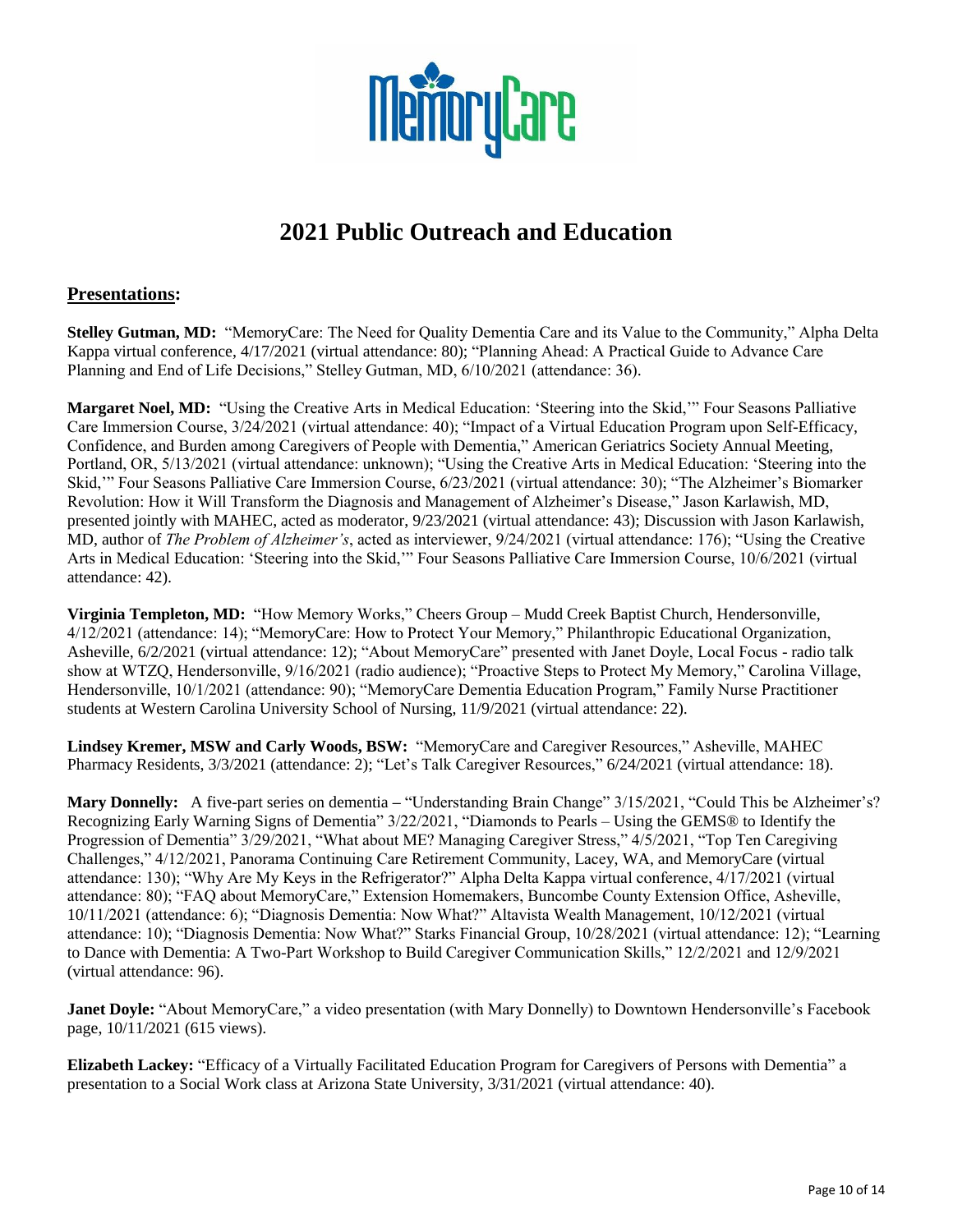**Caregiver College**: Winter Session (Tele-education), Modules 1-6, Instructors: Stelley Gutman, MD, Lindsey Kremer, BSW, Caroline Knox, Esq.; Spring Session (Tele-education), Modules 1-6, Instructors: Margaret Noel, MD, Mary Donnelly, Caroline Knox, Esq.; Summer Session (Tele-education), Modules 1-6, Instructors: Margaret Noel, MD, Mary Donnelly, Caroline Knox, Esq.; Fall Session (Tele-education), Modules 1-6, Instructors: Stelley Gutman, MD, Mary Donnelly, Caroline Knox, Esq. Virtual Attendance – 147. Online version for self-study - 69 received access.

#### **MemoryCare Caregiver Education Series (Virtual Events):**

"Emotional Rescue for Caregivers: How to Handle the Challenges and Take Care of Yourself," Kari Berit, 3/25/2021 (virtual attendance: 149); "Lifestyle Medicine for Brain Health," Brian Asbill, MD, 6/3/2021 (virtual attendance: 140); "Planning Ahead: A Practical Guide to Advance Care Planning and End of Life Decisions," Stelley Gutman, MD, 6/10/2021 (attendance: 36); "Restoring Balance when Dementia's Symptoms Escalate," Cloud Conrad, 6/17/2021 (virtual attendance: 34); "Let's Talk Caregiver Resources," Lindsey Kremer, MSW and Carly Woods, BSW, 6/24/2021 (virtual attendance: 18); Book Club: *My Dad My Dog* by Rebecca Warner, 9/9/2021 (virtual attendance: 7); "Community Resources for Caregivers" featuring Lisa Laney from Mountain Area Premier Care Navigation, Donna Nawrocki and Tiffani Goss from MountainCare, and Edward Jones and Nancy Hogan from Land of Sky, 9/16/2021 (virtual attendance: 14); "The Alzheimer's Biomarker Revolution: How it Will Transform the Diagnosis and Management of Alzheimer's Disease," Jason Karlawish, MD, Margaret Noel, MD – moderator, presented jointly with MAHEC, 9/23/2021 (virtual attendance: 43); Discussion with Jason Karlawish, MD, author of *The Problem of Alzheimer's*, Margaret Noel, MD - interviewer, 9/24/2021 (virtual attendance: 176); "Learning to Dance with Dementia: A Two-Part Workshop to Build Caregiver Communication Skills," Mary Donnelly, 12/2/2021 and 12/9/2021 (virtual attendance: 96).

#### **MemoryCare Adult Exercise Program (Virtual Events):**

"Move for Memory," Tiffany Salido, PT, DPT, CSPS, PhD, 1/4/2021 to 12/16/2021 – 95 occurrences on Mondays and Thursdays (attendance: 72 - 37 caregivers, 35 persons with cognitive impairment).

#### **Programmatic Education:**

Site visit from 4 staff members of Memory and Movement Charlotte, 6/30/2021.

#### **Clinical Observation/Students:**

KW, MD, MAHEC, 1/18/2021, 1/21/2021, 4/26/2021, 4/28-29/2021, 5/4/2021, 5/11-12/2021, 5/19/2021; CTV, MD, MAHEC, 3/4/2021, 3/26/2021; CB, Pharmacy Student at UHC Eshelman School of Pharmacy, 6/10/2021; JC, MD, MAHEC, 5/27/2021; TF, MD, PhD, Blue Ridge Community Health, 5/26/2021; AK, PharmD, CPP, MAHEC, 4/8/2021, 5/20/2021, 6/10/2021; AK, DO, MAHEC, 6/17/2021, 7/1/2021; KM, MD, MAHEC, 4/1/2021, 4/15/2021, 5/20/2021; AN, PharmD, MBA, MAHEC, 4/8/2021, 5/20/2021, 6/10/2021; SN, undergraduate student, NC State University, 6/23/2021, 7/8/2021, 7/13/2021, 8/9/2021; LP, 3rd year medical student, UNC School of Medicine - Asheville, 6/29/2021, 7/8/2021; JZ, Pharmacy Student at UHC Eshelman School of Pharmacy, 6/10/2021; JA, MD, MAHEC, 8/12/2021; EL, college graduate/prospective medical student, 9/15/2021, 9/20/2021, 10/28/2021; EW, PharmD, MAHEC, 9/16/2021, 10/21/2021, 11/18/2021, 12/16/2021; YO, PharmD, MAHEC 9/16/2021, 10/21/2021, 12/2/2021, 12/16/2021; KJ, PharmD, MAHEC, 9/21/2021; HD, DO, MAHEC, 11/9/2021; SS, MSPH, Food Justice Planning Initiative 12/10/2021.

#### **152 presentations with 1,554 individuals reached** *plus* **Facebook and radio audiences**

**(***Attendance and presentations are counted only once in shared presentations).*

#### **Comments from Participants of our Educational Series and Caregiver College:**

- This class was PHENOMENAL!! Thank you. It gives me hope that it's not too late to positively impact my love one's quality of life.
- Excellent info on what to expect with my loved one's progression and introduction of resources to help me make sure they get the best care.
- This program and all that I have been involved with through MemoryCare have been EXCELLENT. THANK YOU.
- This has been a great program. I'm so glad that I could be part of it. I look forward to being able to talk to my loved one about how things are going with these words of wisdom from this course to guide us. Thank you.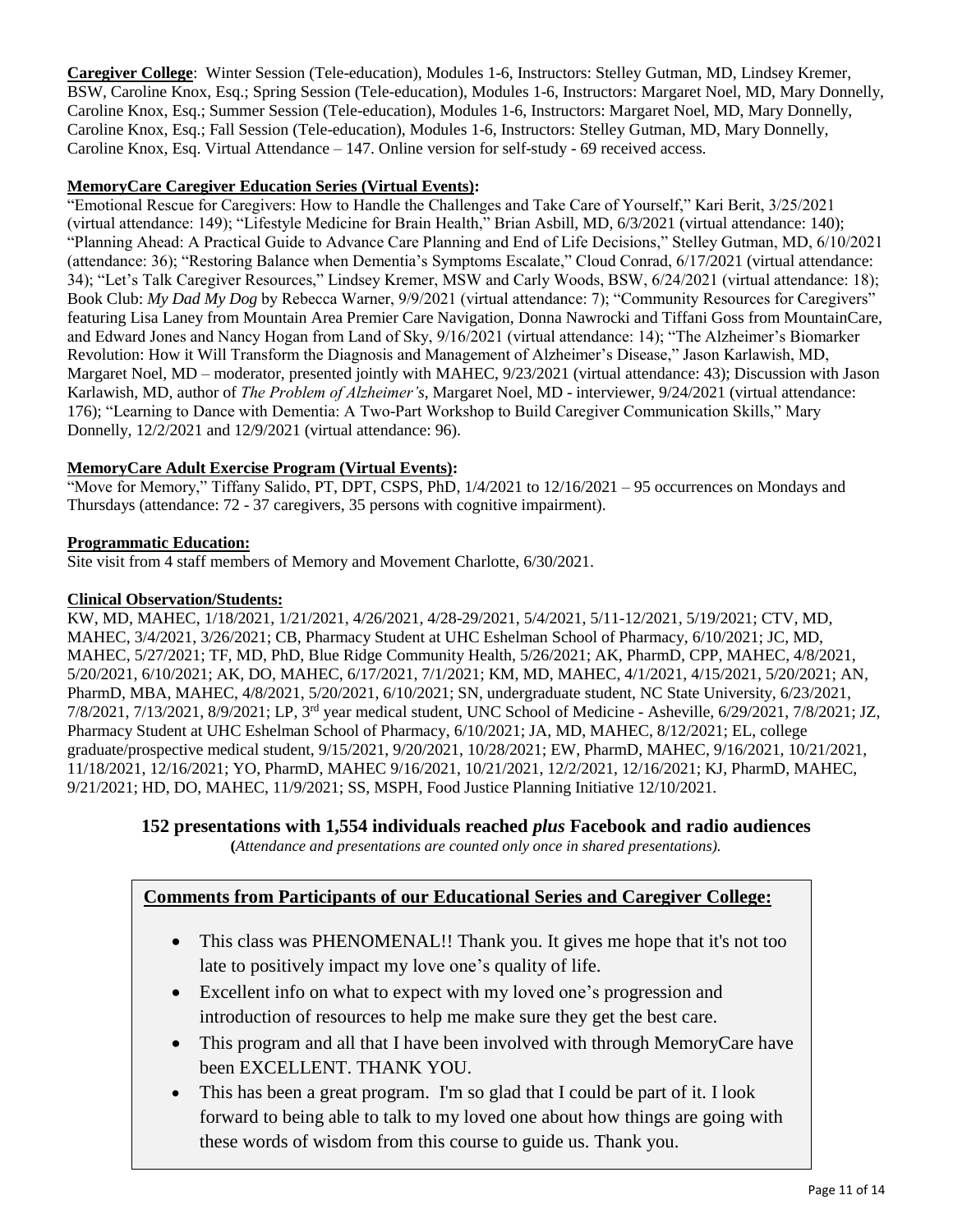# **MemoryCare 2021 Operating Income**

Total Operating Income: \$2,021,095\*



\* Includes \$18,211 in other income needed to cover costs- \$3,211 from HRSA and \$15,000 from donations.

# **MemoryCare 2021 Operating Expenses** Total Operating Expenses: \$2,017,343\*



\* amounts are based on *pre-audit*, modified cash basis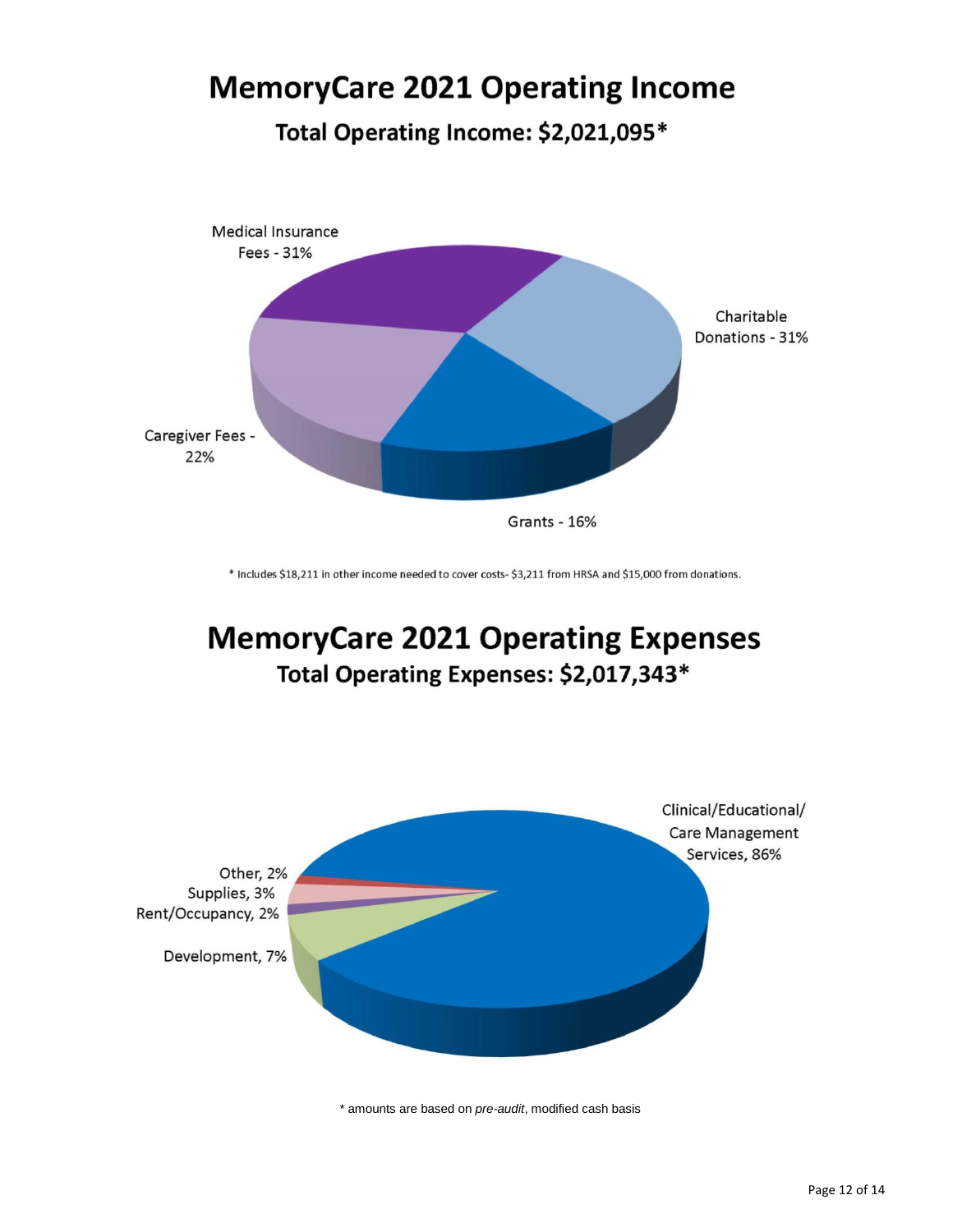

# **ACCOUNTABILITY STATEMENT**

- MemoryCare is a 501(C)(3) non-profit, charitable corporation (Federal Tax ID: 56-2178294) governed by a board of directors who are members of our community.
- We are licensed by the state of North Carolina to do charitable solicitation.
- Since inception, the program has received significant grant support from The Duke Endowment, The Fullerton Foundation, The Community Foundation of Western North Carolina, The Janirve Foundation, The Kate B. Reynolds Charitable Trust, Members of the State Employees' Credit Union Foundation, Givens Estates, Deerfield Episcopal Retirement Community, The Community Foundation of Henderson County, The Cannon Foundation, Buncombe County via the Buncombe Aging Services Alliances (previously Aging County Consortium), Mission Health, United Way of Asheville and Buncombe County, Dogwood Health Trust (Leverage Trust), and WNC Bridge Foundation. We also received support from other smaller foundations, charitable trusts, corporations, and churches.
- In 2021, we received in-kind assistance with occupancy costs from the Givens Estates and the Haywood County Senior Resource Center.
- Givens Estates provides assistance with a long-term land lease for MemoryCare's building and financial assistance with building maintenance.
- MemoryCare completes a certified audit annually through an independent CPA Firm.
- MemoryCare works with community organizations (the Western North Carolina Chapter of the Alzheimer's Association, Asheville Buncombe Institute for Parity Achievement, Mountain Area Health Educational Center, Adult Day Care programs, Buncombe and Henderson County Councils on Aging, Land of Sky Regional Council, Mission Health Partners, Shiloh Community Association, and other community programs) to provide education, avoid duplication of services and promote collaboration.
- MemoryCare's Board of Directors monitors service activity and financial statements on at least a quarterly basis and authorizes a yearly Caregiver Outcomes Survey.

### **100% of MemoryCare's Board of Directors, staff and volunteers give in support of the organization.**